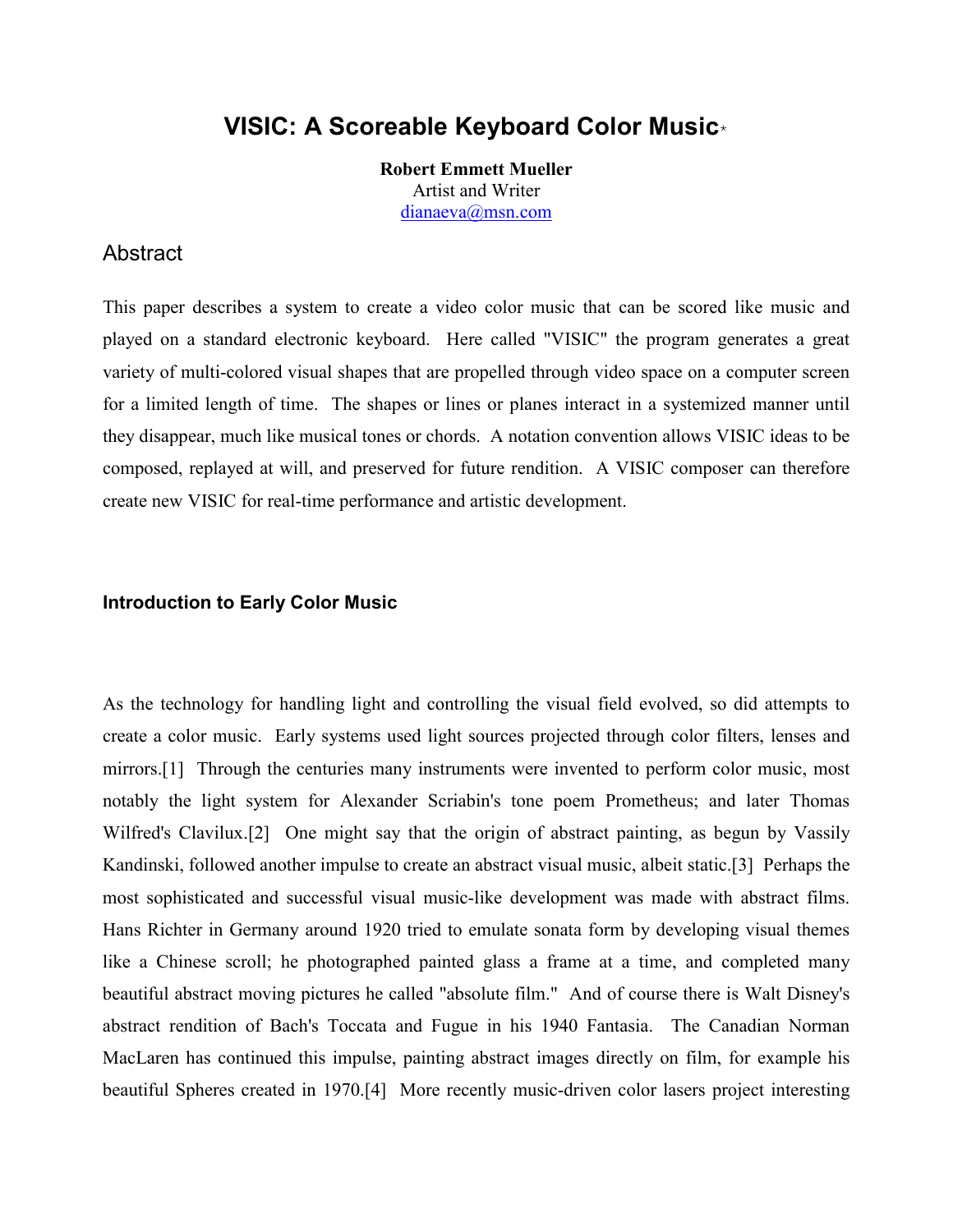patterns on the wide overhead screens of planetariums; but their symmetries and linear curlicues, while very pretty, fail to fascinate for long. With the advent of the computer and high-definition color monitors one would think that color music would be a natural, but most attempts seem to end up as screen savers! The work of Tom DeWitt and J. Whitney, Sr. are the most serious attempts to turn digitized television imagery into something approximating color music, minus the rigor of a systematized harmonic color structure.[5] Despite this long history trying to exploit the obvious analogies between music and lambent color forms, none seem to me to rise above the curious. Color music remains an oddity with little emotional appeal. Why? The very beauty and human meaning of music is what has led many to wonder whether or not we are missing out on another equally powerful artistic medium in designed, moving color shapes. Color like sound is a sensual phenomenon that exists and has human meaning only when perceived. There are of course many differences. Color has to cover an area, a thing, whereas sound is ubiquitous. We are conditioned to accept sound as something natural: the range of the human voice, animal cries or bird song, the percussive sounds of nature and the rhythms of motion. There is no natural given way for us to exert control over color per se, and a viable syntax of color is lacking. Musical instruments are there for us throughout our childhood, and we hear instrumental music all our lives; many of us even learn how to play them at an early age. Color is there, of course; crayons and watercolors are provided in grade school; but there is no methodology for the learning of how color can be controlled and manipulated (unless we become artists, but even then color or design theory is usually taught as an afterthought).[6] The human senses of sight and sound are susceptible to definite and highly complex organization in space in time. Sound in nature is limited (bird calls, wind and sea and earth movements); but the world of sight is vast and inexhaustibly rich. In music we are able to organize sound, beginning with artificial means to create tones and textures; but it is a universe that is largely self contained and independent of rational thought.[7] Sight, however, pours an infinite wealth of information into the human intelligence that contributes to our major judgments and rational ideation. Although nature organizes color in the form of flowers, aurora, sunsets, crystals and other naturally designed phenomena, the very complexity of the visual world seems to prohibit the generation of anything as simple as music. Musical tone combination, however, is formulated in great detail, and composers study it as a matter of course.[8] Theories of musical harmony and counterpoint developed some time in the sixteenth century well after the invention of musical instruments.[9] A viable color musical instrument must precede the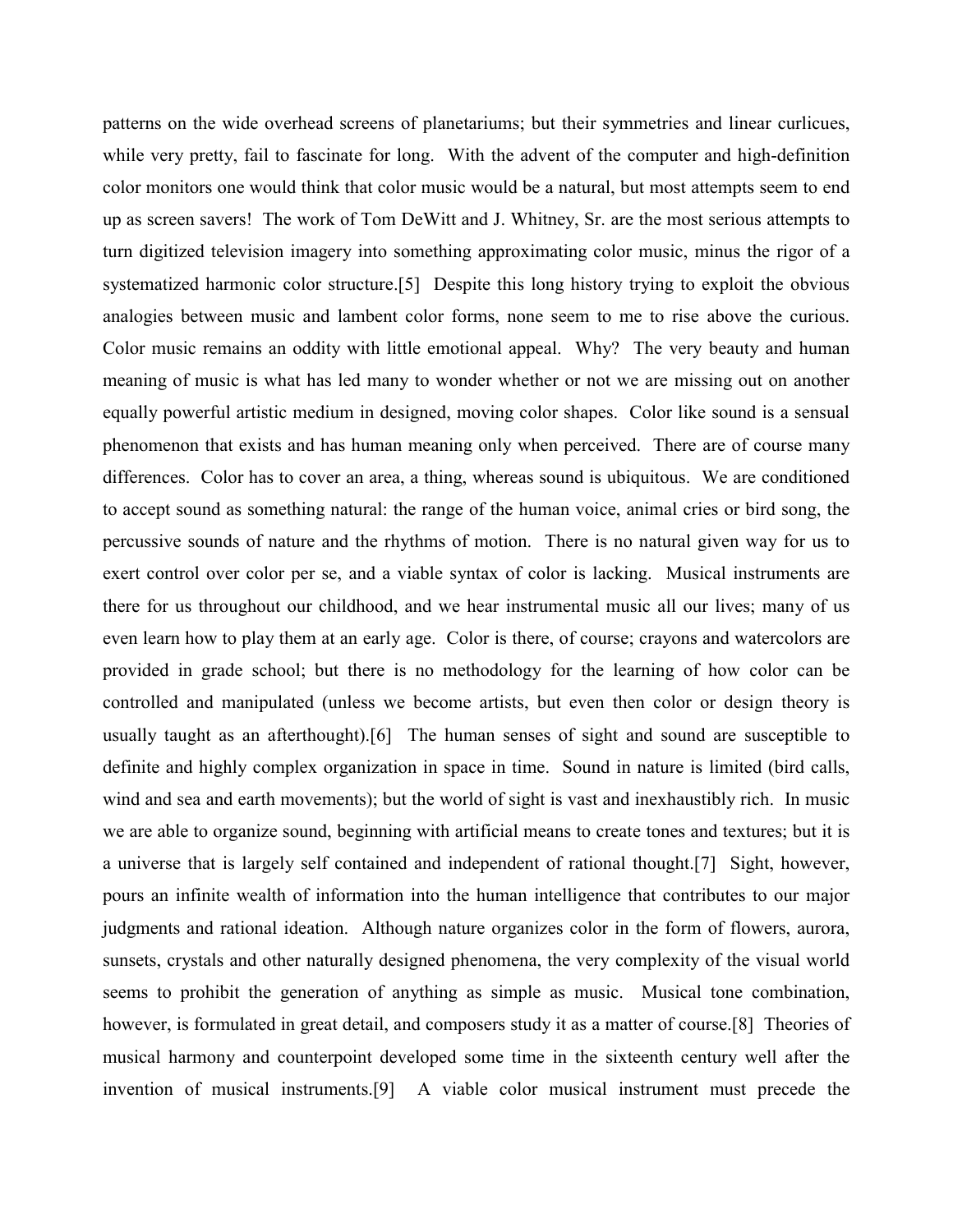development of equivalent theories of color music harmony and counterpoint. The psychological effects of colors in various combinations, therefore, depend on such an instrument, and are to be discovered after considerable experience using it (and, perhaps, altering the initial assumptions).

### Toward A Color Music Medium

While I have not actually implemented VISIC on a computer-midi system (lacking the equipment and computer know-how -- with the caveat indicated in reference [15]) I offer the idea as a prolegomenon to such an operational system. If an abstract color medium could be developed, one would think that the human emotional response would be even more powerful than listening to music since the eye digests considerably greater gulps of information than the ear. All of the psychological effects which music plays upon our brains through our ears would a fortiori impact our consciousness through the eye. For example, the delight of design; the anticipation of reoccurring patterns; the resolution of chaos into order; the pleasure of completion or closure; the weakening or strengthening of a pleasing form by repetition; all unexpected deviations from expected norms as delightful surprise elements.[10] There does not seem to be any inherent physical or psychological reason why all these phenomena should not affect us visually as music does--witness our reactions to fireworks, for example; or kaleidoscopic forms. As an artist I have employed all these effects in a non-objective art form I originated and call "schema".[11] My many years experience creating this static form of abstract color forms convinced me that the only thing lacking for a color music was the means, a malleable visual color medium; a neat, simple way to turn colored and abstract visual form into something that can be formed, captured and repeated (without the necessity of learning how to use a complicated computer program). I always felt that when such a means was discovered, the creative communicative use of real-time visual forms would make available another important medium for the development of human aesthetic values.[12] I do not intend in this paper, however, to explore the aesthetic possibilities of my color music--merely to describe a possible way to realize it. In the light of the many attempts to discover exactly what aspects of human vision can be exploited to discover something akin to music it might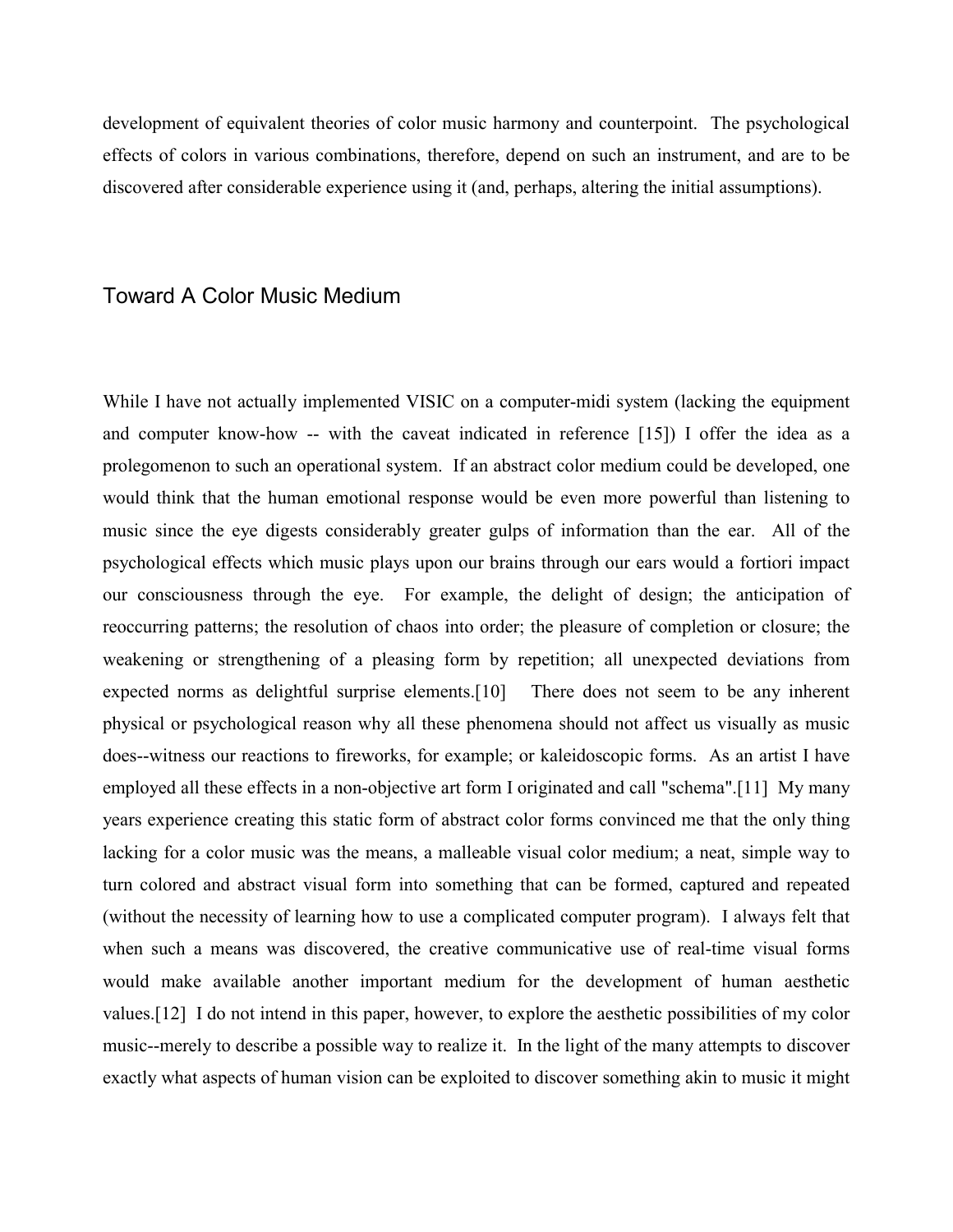seem foolhardy to try again. But it seems inevitable to me that some type of color music will eventually find its way into the world as a viable art medium. Our children are conditioned to appreciate abstract color shapes and forms by constant exposure to their video games and specialeffect filled movies. I think I have discovered a way to program a computer to control moving shapes racing across a video screen. I call it VISIC, and it differs radically from previous color music systems. Neither is it like color animation systems that use a mouse or other types of manual inputs.[13] In my idea ten simultaneous computer inputs can be made from a piano-like keyboard (the ten fingers of the human hand).[14] And because I use conventional piano music scoring, a musician trained to read piano music can sit right down and immediately "play" VISIC. Although the VISIC program I came up with is versatile, it is clear to me that it is just the first step. I have chosen a restricted group of conventional shapes or forms (here called "objects") and limit the ways they can be manipulated in real time. Although computer technology is sufficiently advanced to allow for the introduction of recognizable images (from video tape, CD-ROMs or scanned slides), and to manipulate them exceptionally (for example the way things are "morphed" in science fiction motion pictures), their complexity and arbitrary orderliness prevents integration into a system of VISIC with any expectation of universality. Accordingly, a VISIC using recognizable objects is beyond the scope of the present paper, although the techniques suggested here might apply.

# Creating Time and Motion in Color Space

In music time is of the essence. How can time be captured in video to enable the production of a viable VISIC? How can we turn on color shapes and enable them to pass through and reverberate throughout a "space" for a definite length of time? This is the principal problem for any color music. I have long argued with my composer and computer-savvy son Erik that color music is possible, but he has always been skeptical (even though we set up a system for turning music into color lisajoy patterns, converting an old color television set, and creating patterns not unlike modern color laseriums).[15] I decided to press him on the issue by writing the first draft of this paper. I had no idea how to do it, only a vague intuition that it must be possible; and he patiently read the first draft and sent back his comments. By the second draft, thanks to his trenchant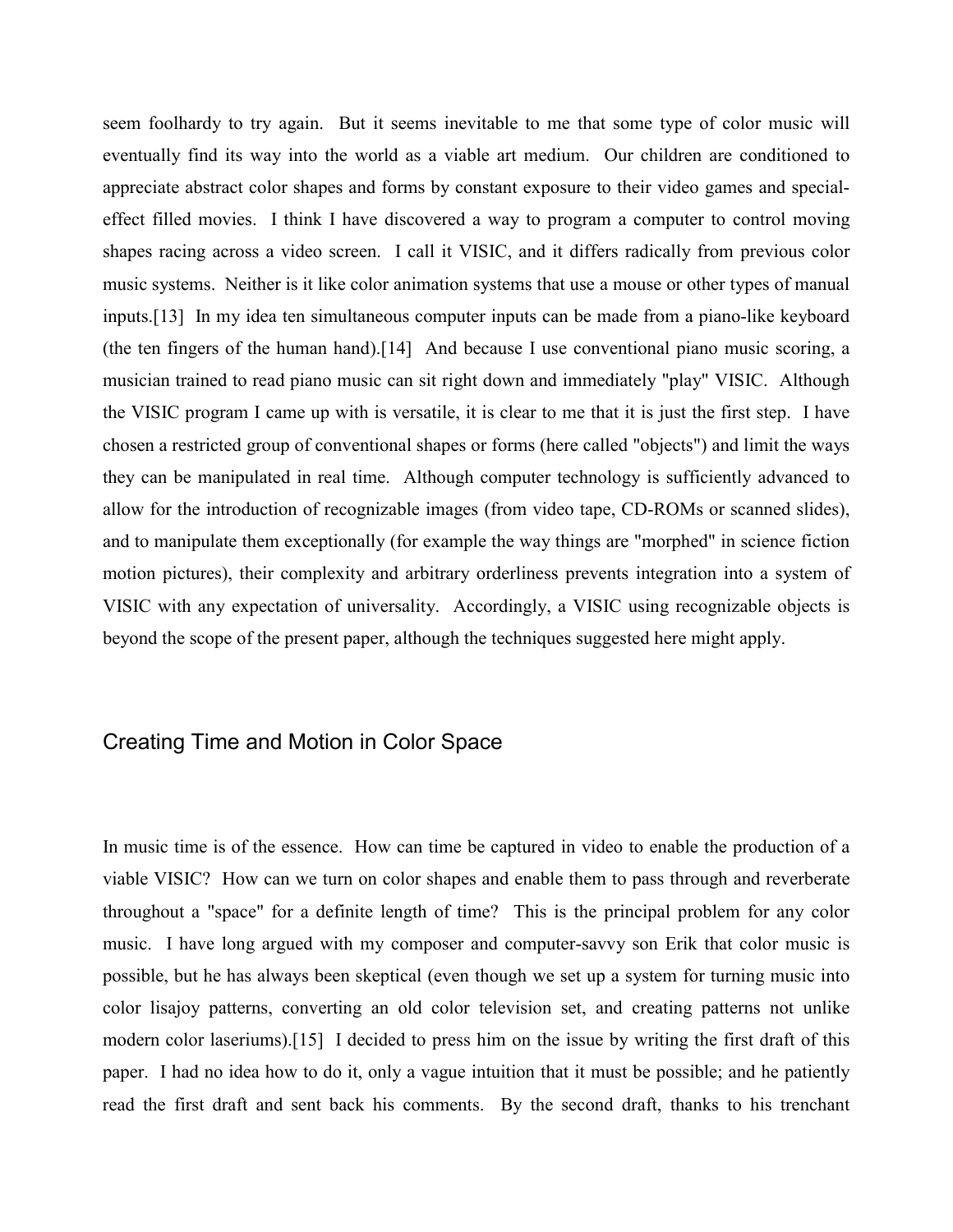criticisms, I had thought up the generic idea that makes it all possible: periodically moving shapes through the space of a video display where they can commingle in particular ways. Commingling of tones is an aspect of music that makes it music: simultaneous sounds interact and generate harmonious or dissonant effects. I knew that objects in any viable VISIC must flow over and about one another. To flow across a screen is the visual analog to the flow of sounds in music.[16] As objects move, they must, of course, effect each other; they must especially influence their mutual colors and generate harmonious or clashing effects; but also their combinatorial interactions should create new object imagery (a novelty which VISIC provides that is beyond music). I realized that I had solved the problem for a viable color music: first, objects must originate somewhere on the screen; their hue, intensity and color saturation must be controllable the instant they appear; next, they must be propagated across the screen at a controlled rate or speed of "motion"; finally, their manipulation along their pathways on the screen (or through a virtual volume, if the screen is given a third dimensional aspect) must be formulated in great detail. The interactions of variously shaped, colored and manipulated objects, moving through video space, is what generates the overall effect of VISIC as an art form analogous to music. Finally, a notation system must be given to provide a technique for writing down every step of VISIC composition.[17]

# Color Considerations

Although the near microscopic colors of the screen of a typical video monitor, whether phosphor, liquid or other matrix screen display, are restricted to red, green and blue dots, the present VISIC program has twelve color changes, each of which are formed by various combinations of these three tiny display elements. The convention used here is to break the color spectrum down into the Newtonian color pie, but with twelve slices: red, red-orange, orange, yellow-orange, yellow, yellow-green, green, blue-green, blue, blue-violet and violet, analogous to the twelve tones of a musical scale. Colors in nature add or subtract in certain ways: due to the chemical properties of color media when mixed physically; due to reflexivity or juxtaposition; or as a result of color separation when light passes through overlapping colored objects (especially color filters). In the VISIC program the twelve colors are essentially virtual colors because they are originated by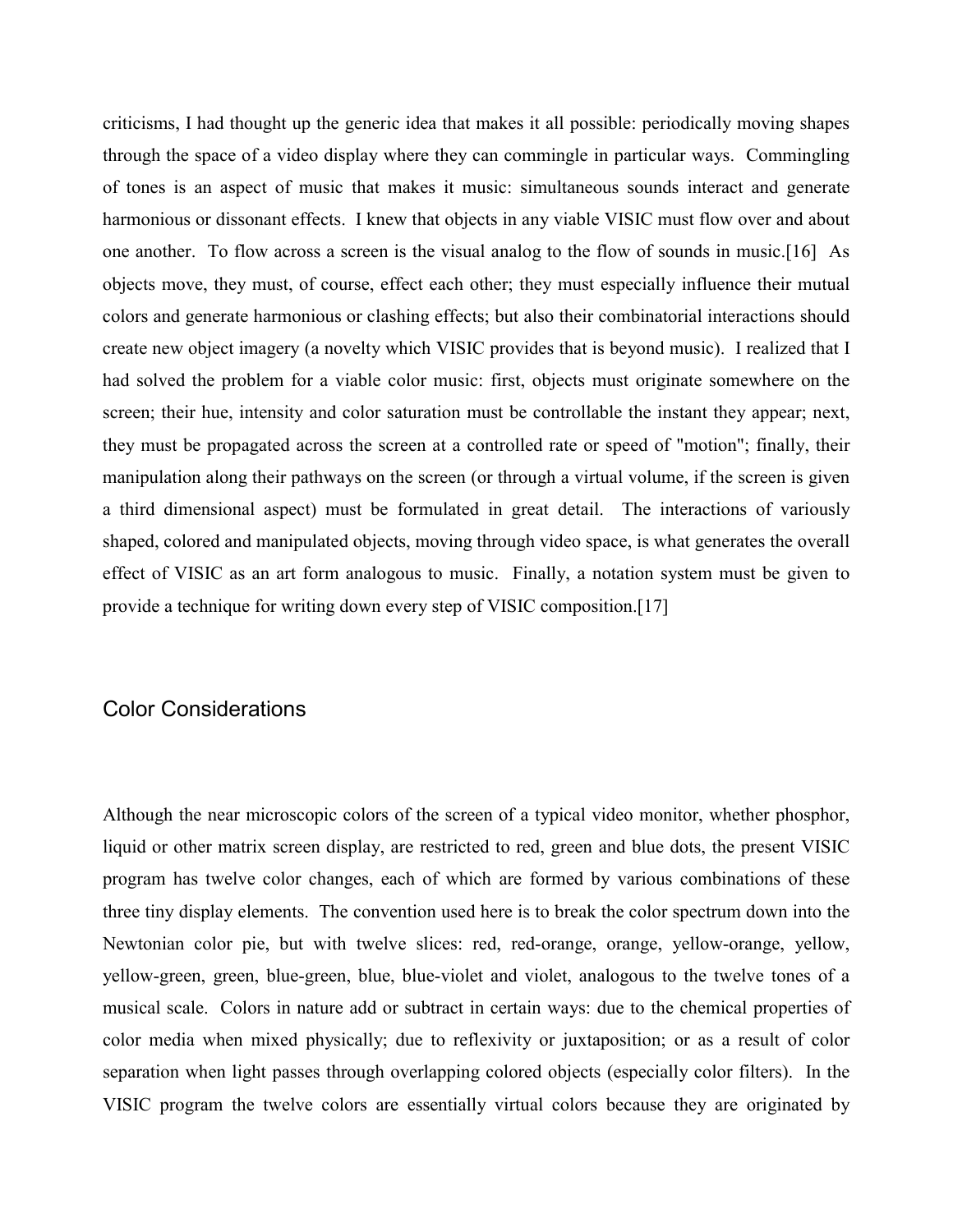various combinations of the red, green and blue phosphors. Therefore, when any of the twelve combinational colors are juxtaposed, overlapped, or otherwise intermixed, the color interactions of objects on a VISIC screen all occurs in the eye. Thus analysis of VISIC color underactivity can proceed independently of the physical phenomena which give rise to them. Suffice it to note that as the human ear responds to the tones of music in different ways, the human color perceptual device, our eye, has a spectral sensitivity which gives some colors different "weights" or strengths. In addition to our eye's sensitivity to color hue, the saturation and intensity of colors affect us in different ways. If harnessed systematically it is clear that color can be turned to aesthetic account (as every artist knows). Considering hue alone, for example, we barely discern colors at either end of the spectrum, namely purple at the high end and red violet at the lower end; and one might say that these colors are appropriately heavy and dark. As we approach the center of the spectrum, the eye's sensitivity increases; and in the vicinity of the yellow-greens the colors become strong, light or thin. In addition red seems to be a universal all cultures respond to (and is the first color many languages name after black and white).[18] Next the eye responds to certain colors as inverses of each other, the so-called complementary colors: red and green, violet and orange, yellow and blue. Other combinations of colors such as triads seem to have a certain visual perceptual logic: for example the triad composed of red, blue and yellow.[19] In the present VISIC program objects can be solid, or their area can be splintered into a mesh of pointillistic dots (of variable openness). When two solid colors are side by side they influence our perception of each; and if they are broken into a perforated sieve, they share an additive pointillistic interaction. Thus color harmony (or dissonance) becomes possible in VISIC, since the objects, flowing over the screen or into the space of the display, interact color-wise (as they also interact shape-wise, suggesting the beginnings of an equivalent to musical counterpoint).

# Object Definition

What objects comprise the repertory of shapes in the proposed VISIC program? Shape is less easily generalized than color (we might call harmony and counterpoint the shapes of music), and less rigorously given a hierarchic value or a contrapuntal relationship. To discover something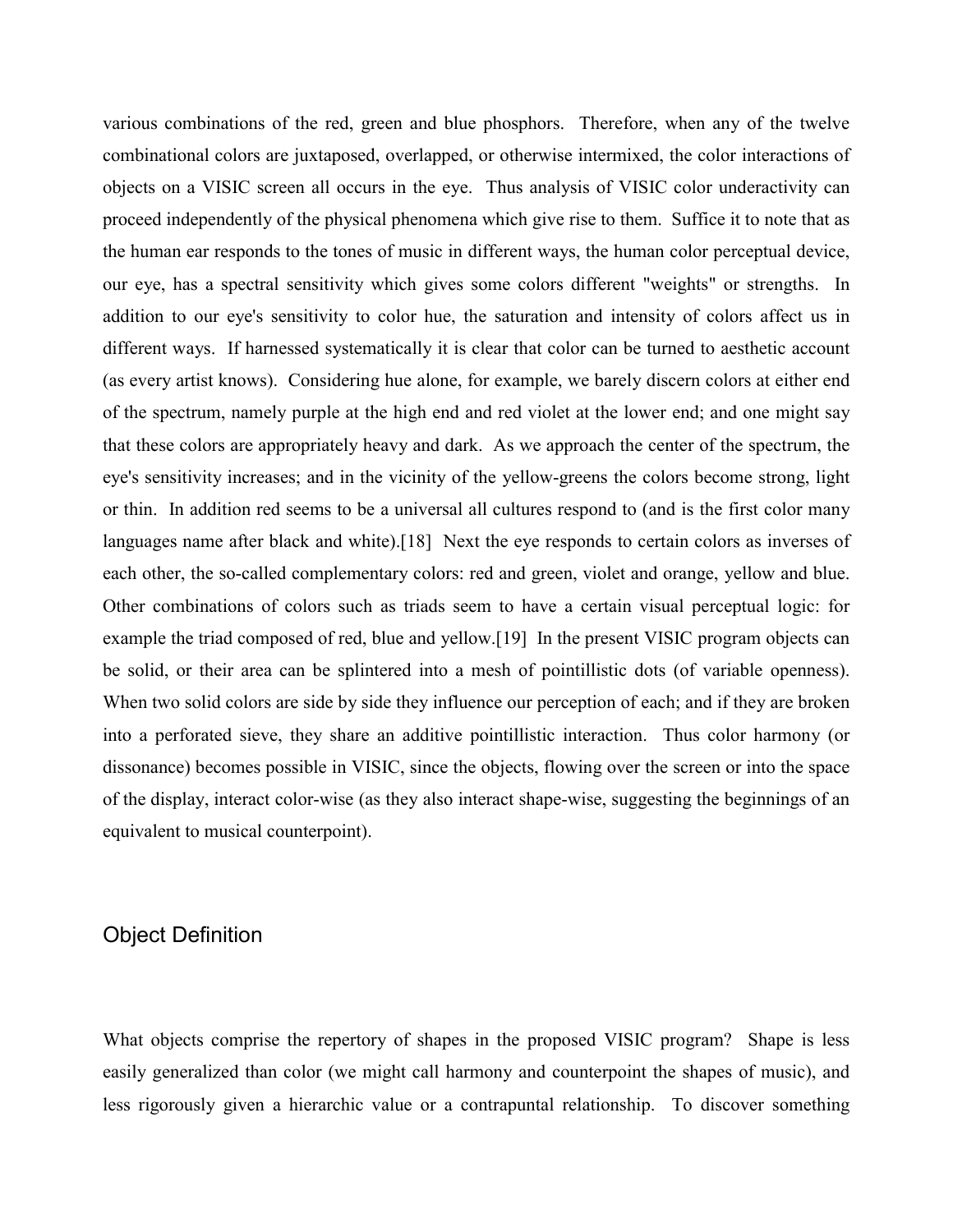analogous in the visual realm my experience as a visual artist gave me a hint.[20] Artists know that rectangles have the most emphasis within the frame of a picture, because their sides echo and enhance the edges--a minor form of order, of visual harmony. Artists attach great importance to frames because they serve to capture and emphasize this rectangle outlining force. The repetition generated by planes, ribbons, horizontal and vertical lines are forceful visual elements, since they all generate repetitions of the frame of a picture.[21] VISIC therefore should contain at minimum ribbons, rectangles, planes, horizontal and vertical lines. Beyond these basic elements there is little psycho-physical justification for any geometric object in terms of its visual strength or power on the mind. Short of employing a comprehensive fragile geometry that produces all shapes,[22] the best that is possible is to choose a group of conventional geometric elements whose familiarity provide an obvious repertory of images with a certain manipulative convenience. I therefore chose as the initial objects for the VISIC program (in addition to ribbons, squares and lines), triangles, circles, dots, spirals and sinusoids. These shapes permit a wide range of interactivity, especially when they are mixed together, altered in size, or otherwise changed in their relationships. Another feature I thought necessary as an integral aspect of objects is to distinguish their leading and trailing edges. In music the overtones and impulse nature of sounds is what distinguishes which particular instrument is being played (for example, if you eliminate the initial attack effects of many instruments you cannot tell them apart). I therefore provide the leading edges of all objects with a distinguishing quality, and their trailing edges with a diminution of color. Thus the ribbon or square has a bright leading edge of the complementary color (in whichever direction it may be travelling), and its trailing edge fades away. (Many variations are possible: tear-drop shapes, arrowheads and tail feathers, cusped leading edges and snailed trailing edges, different colors for leading and trailing edges, and so on.) All objects introduced are also distinguished by their leading edges being tipped with its complementary color, and their trailing edges fading away. Thus all shapes moving across the screen are distinguishable as to their individual nature, much like the tones of musical instruments.

Space Articulation Within VISIC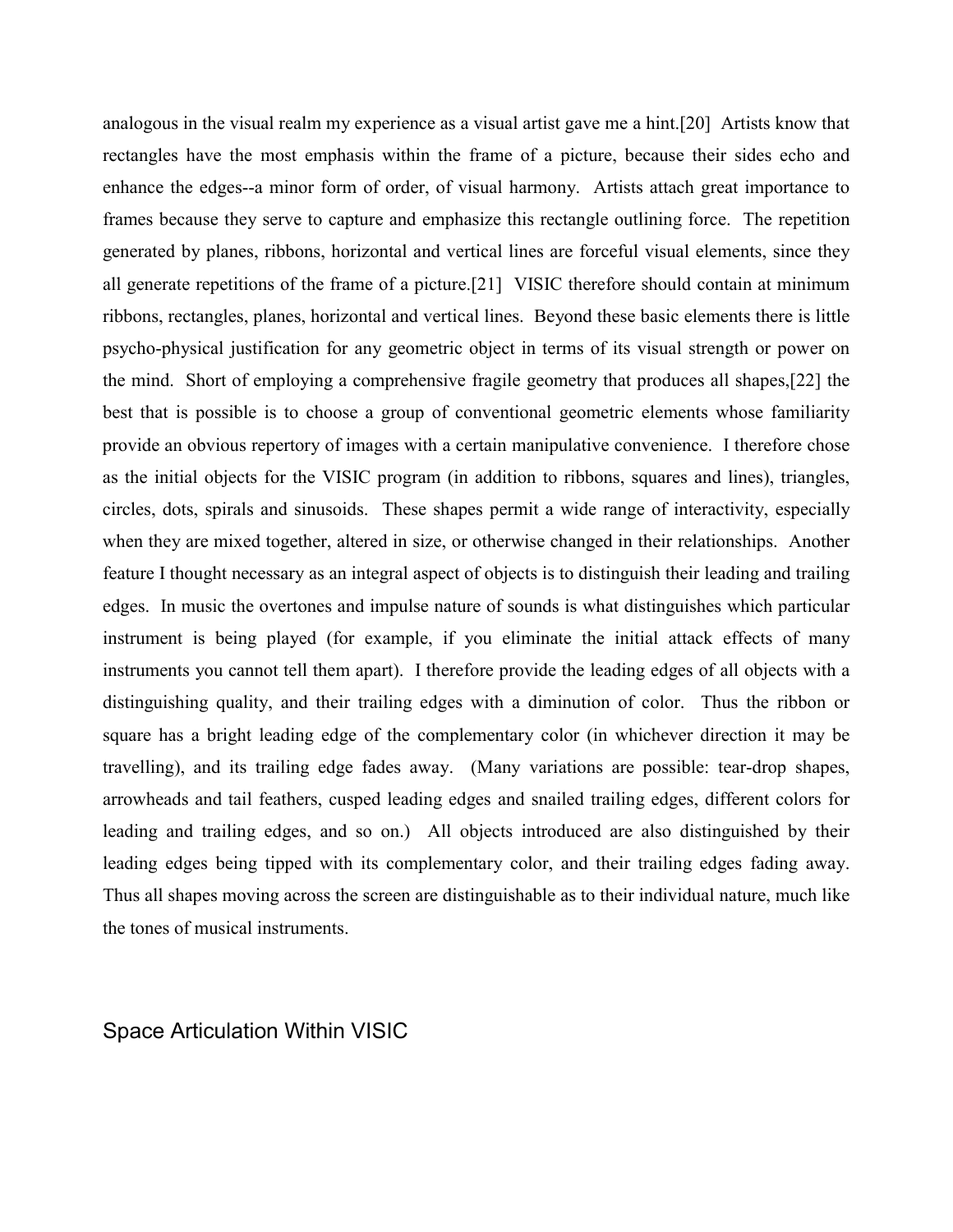Since the flow of time is simulated in VISIC by the objects moving across the face, or into or out of the screen, a kind of color motion space is therefore established through which all objects flow, and in which all objects are manipulated, colorized or otherwise effectuated as they overlap and interact. The strictness of these activities and their definite interactions are what begins to formulate a new type of visual color music. When the system is turned on it operates in a default mode in which all visual activity occurs on the front plane of the VISIC screen. Objects can also be made to travel into a virtual three-dimensional depth, permitting a broader range of manipulative activity than would be possible in two dimensions. The conventions for the division of space used for VISIC is to place introduced figures and objects directly on the picture plane. Objects can be keyed to move backwards toward the vanishing point at a point one-third from the edge, or twothirds from the edge, keyed in as indicated in Table I. The space is always boxed in with a faint grid. Objects flow from where they are conventionally introduced (complementary colored leading edge first), to the right side of the most distant back plane, trailing edge fading away (unless keyed to move differently, as indicated in Table I). The VISIC program permits the instant change of the path of any object before it begins travel over the screen or through the VISIC space (for example from back to front or from top to bottom, controlled by means of key actions shown in Table I), but not during its motion (an option considered but rejected because of its complexity).

#### TABLE I: VISIC PROGRAM KEY ACTIONS

(See Note below for defaults)

| KEY ACTION     | <b>DESCRIPTION</b>             | <b>KEY ACTION</b> |
|----------------|--------------------------------|-------------------|
| $F# =$ Undo    | Undoes previous key            | One shot          |
| $F =$ Interact | Makes shapes interact One shot |                   |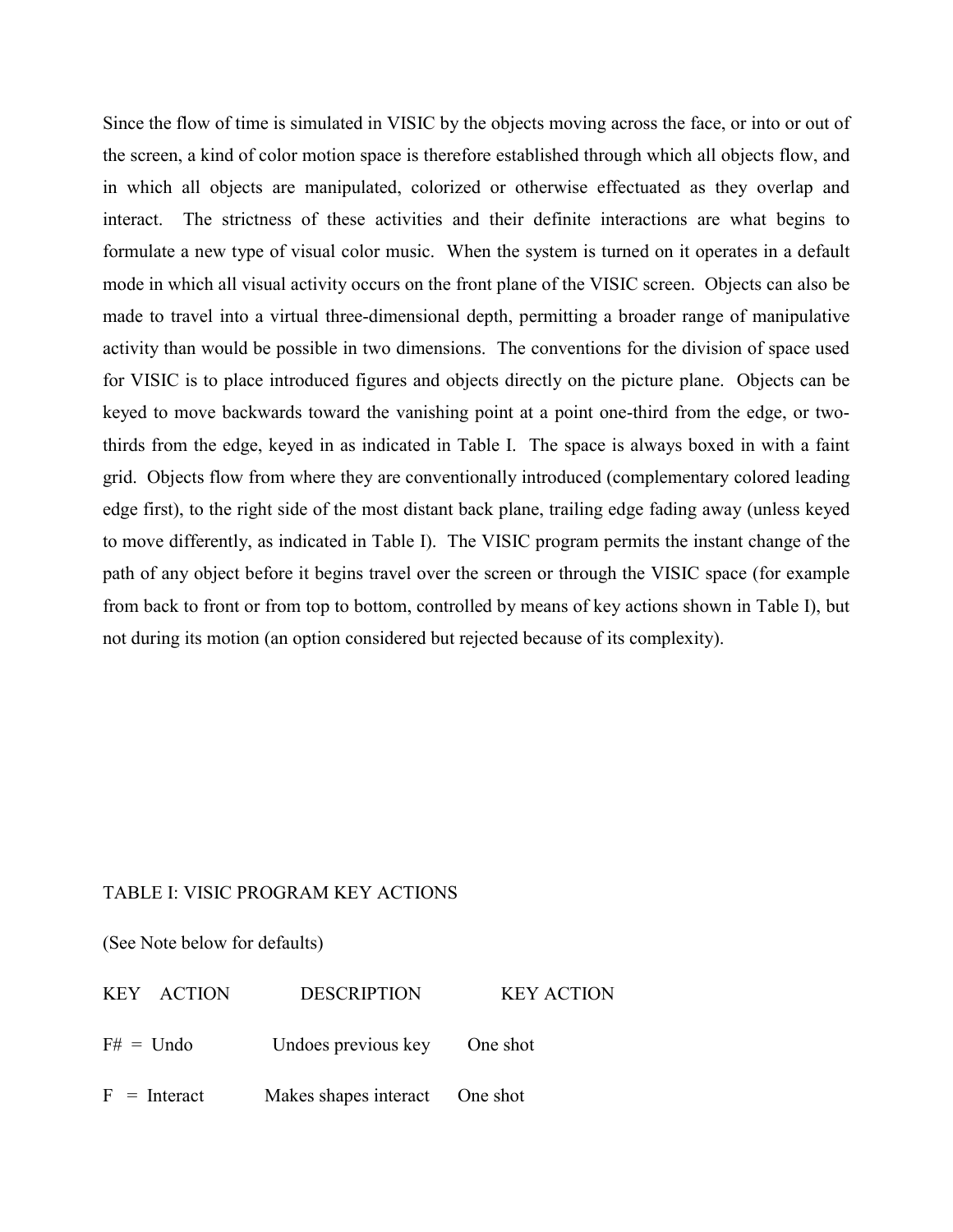|                                                     |                           | $E =$ Slows speed Slows speed As long as held                 |
|-----------------------------------------------------|---------------------------|---------------------------------------------------------------|
| $D#$ = Increase speed Increases speed               |                           | $\pmb{\mathsf{H}}$                                            |
| $D = Tempo 4/3$ Changes 4 to 3 Toggles              |                           |                                                               |
| $C# = 3D/2D$                                        |                           | Changes 2D to 3D object [Applies only                         |
|                                                     |                           | $C = Over/under$ Reverses over/under when object is           |
|                                                     |                           | $B = Color reverse$ Colors background/object keyed at the     |
|                                                     |                           | $A#$ = Reverse motion Reverses motion same time.              |
| A = Wipe/unwipe Trails color across screen "        |                           |                                                               |
|                                                     |                           | $G#$ = Enlarge/shrink Enlarges/shrinks object As long as held |
| G = Grain open/close Increase/decrease grain "      |                           |                                                               |
| $F#$ = Needle/solid Splinter needle/solid Toggles " |                           |                                                               |
| $F = Pointillize/solid Pointillistic/solid$         |                           | $\pmb{\mathsf{H}}$                                            |
| $E = \text{Rotate c/cc}$ Clockwise/CCW              |                           | Speeds as pressed                                             |
| $D# =$ Undo rotate Stops rotation                   |                           | One shot                                                      |
| $D =$ White Colors object clear Persists as long    |                           |                                                               |
| $C# =$ Yellow                                       | $\mathbf{u}_{\text{max}}$ | yellow as appears.                                            |
| $C =$ Yellow-orange                                 | $\mathbf{u}$<br>etc.      | 11                                                            |
| $B = Orange$                                        | 11                        | 11                                                            |
| $A# = Red\text{-orange}$                            | $\pmb{\mathsf{H}}$        | 11                                                            |
| $A = Red$                                           | 11<br>Ħ                   |                                                               |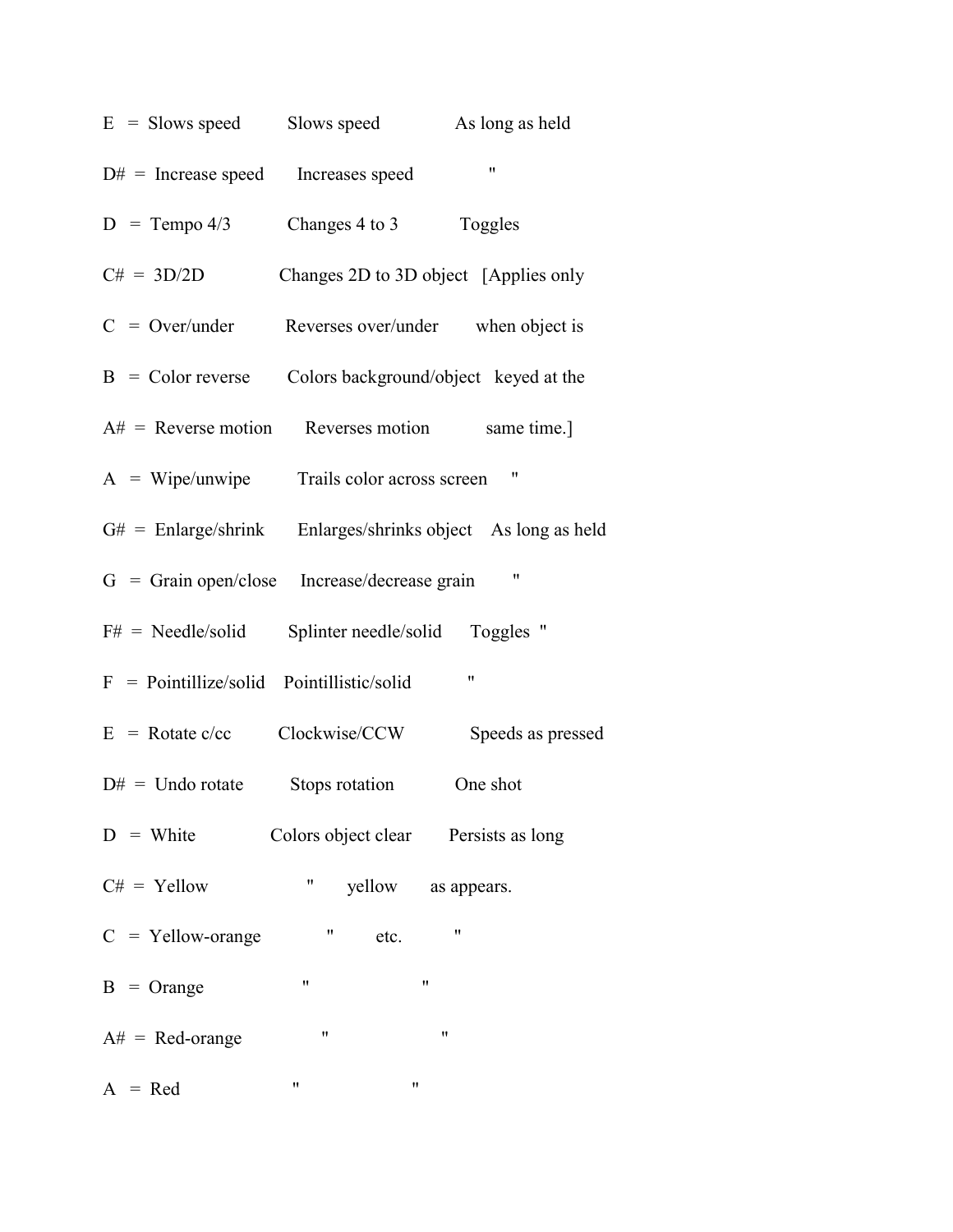$G# = Red- violet$  " "

 $G =$  Violet " "

| $F# = Blue- violet$      |                | " [Note: Colors grow "    |
|--------------------------|----------------|---------------------------|
| $F = Blue$               |                | " increasingly "          |
| $E = Blue-green$         |                | " intense moving up, "    |
| $D# = Green$             |                | " and increasingly "      |
| $D =$ Yellow-green       |                | " desaturated moving "    |
| $C# =$ Yellow            |                | " down. Leading edge "    |
| $C =$ Yellow-orange      |                | " with thin complement"   |
| $B = Orange$             |                | " -tary color; trailing " |
| $A# = Red\text{-orange}$ |                | " edge fades. Applies "   |
| $A = Red$                |                | " to all objects.] "      |
| $G# = Red-violet$        | $\blacksquare$ | 11                        |
| $G = Violet$             | 11             | $\mathbf{H}$              |
| $F# = Blue-violet$       | $\mathbf{H}$   | $\pmb{\mathsf{H}}$        |
| $F = Blue$               | 11             | $\pmb{\mathsf{H}}$        |
| $E = Blue-green$         | 11             | 11                        |
| $D# = Green$             | 11             | 11                        |
| $D =$ Yellow-green       | 11             | 11                        |
| $C# =$ Yellow            | 11             | 11                        |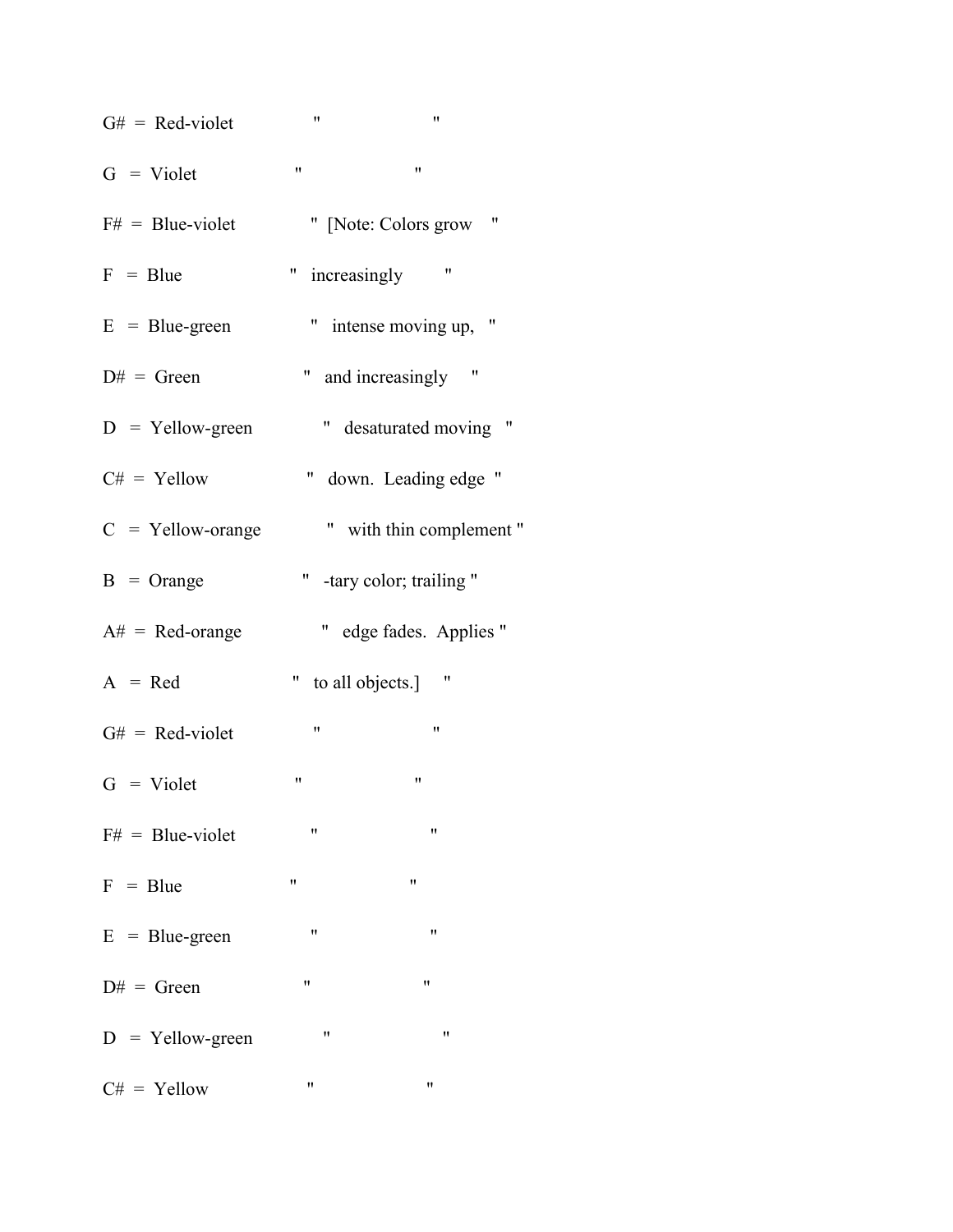|  |  | $C =$ Yellow-orange [Middle C] " |  |  |  |
|--|--|----------------------------------|--|--|--|
|--|--|----------------------------------|--|--|--|

- $B = Orange$  " "
- $A# = Red\text{-orange}$  "
- $A = Red$  " "
- $G# = Red-violet$  "
- $G = Violet$  " "
- $F#$  = Blue-violet " "
- $F = Blue$  " "
- $E = Blue-green$  " "
- $D# = Green$  " "
- D = Yellow-green " "
- $C# =$  Yellow " "
- $C = Brown$  " "
- $B =$  Circle Circle Each new object key
- $A# = Dot$  Dot stops previous object,
- A = Vertical line Vertical line including default ribbon.
- $G#$  = Horizontal line Horizontal line "
- $G =$ Triangle Triangle "
- $F# = \text{Sinusoid}$  Sinusoid "
- F = Spiral Spiral "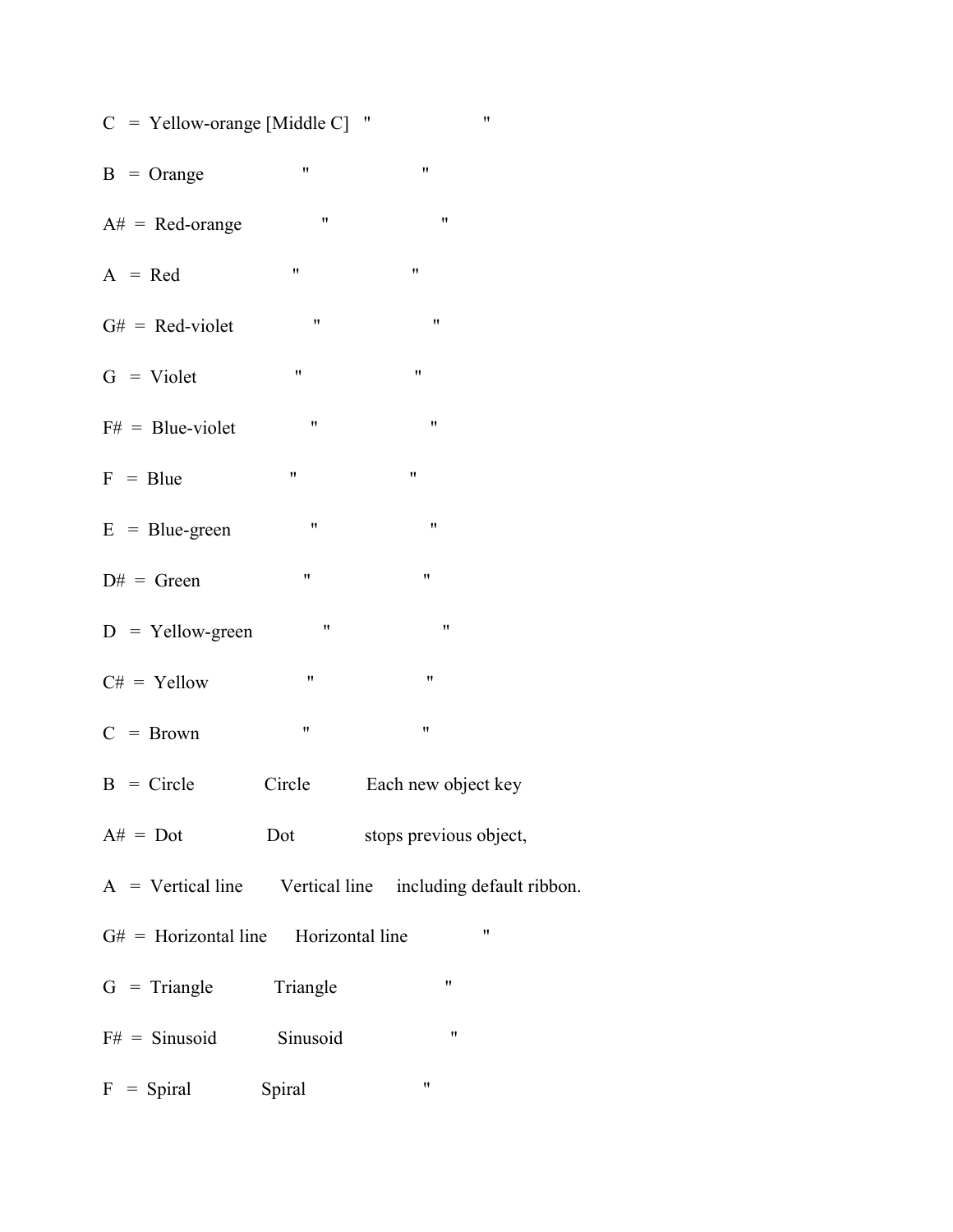| $E = Square$      | $^{\prime\prime}$<br>Square                                    |
|-------------------|----------------------------------------------------------------|
|                   | $D#$ = Enter bottom Enter bottom ctr Toggles, and applies only |
| $D =$ Enter right | Enter right ctr to instant object.                             |
| $C#$ = Enter top  | 11<br>Enter top center                                         |
| $C =$ Enter rear  | 11<br>Enter rear center                                        |
| $B = Z = 1$       | Create shallow space Applies until rekeyed                     |
| $A# = Z = 2$      | Create deeper space otherwise.                                 |
|                   | 11<br>$A = Z =$ infinite Distant space a point.                |
|                   |                                                                |

----------------------------------------------------------------------

Note: Default initiated when any color key is pressed, producing a ribbon of that color broken into dots and traversing the front of the screen at a rate of 1 per second, its leading edge with a line of its complementary color, its trailing edge fading. The instant any other color key is pressed it releases another ribbon that enters left and flows right, successive objects being narrower and brighter going up the keyboard. The ribbons all disappear on the right in the reverse sequence entered at the rate of 1 per second (changeable, of course, by other key actions).

# Keyboard Functions

Control over everything in the VISIC program is by means of keys on a conventional electronic piano-like keyboard. Using a MIDI keyboard interface,[23] keys can be set to toggle (flip-flop); to turn something on that remains on; or to cause an action as long as they are pressed down. (Although MIDI programs also register the speed of pressure, this capability is not used here, but it could be used to cause texture or other changes.) I have tried to group keys to facilitate playing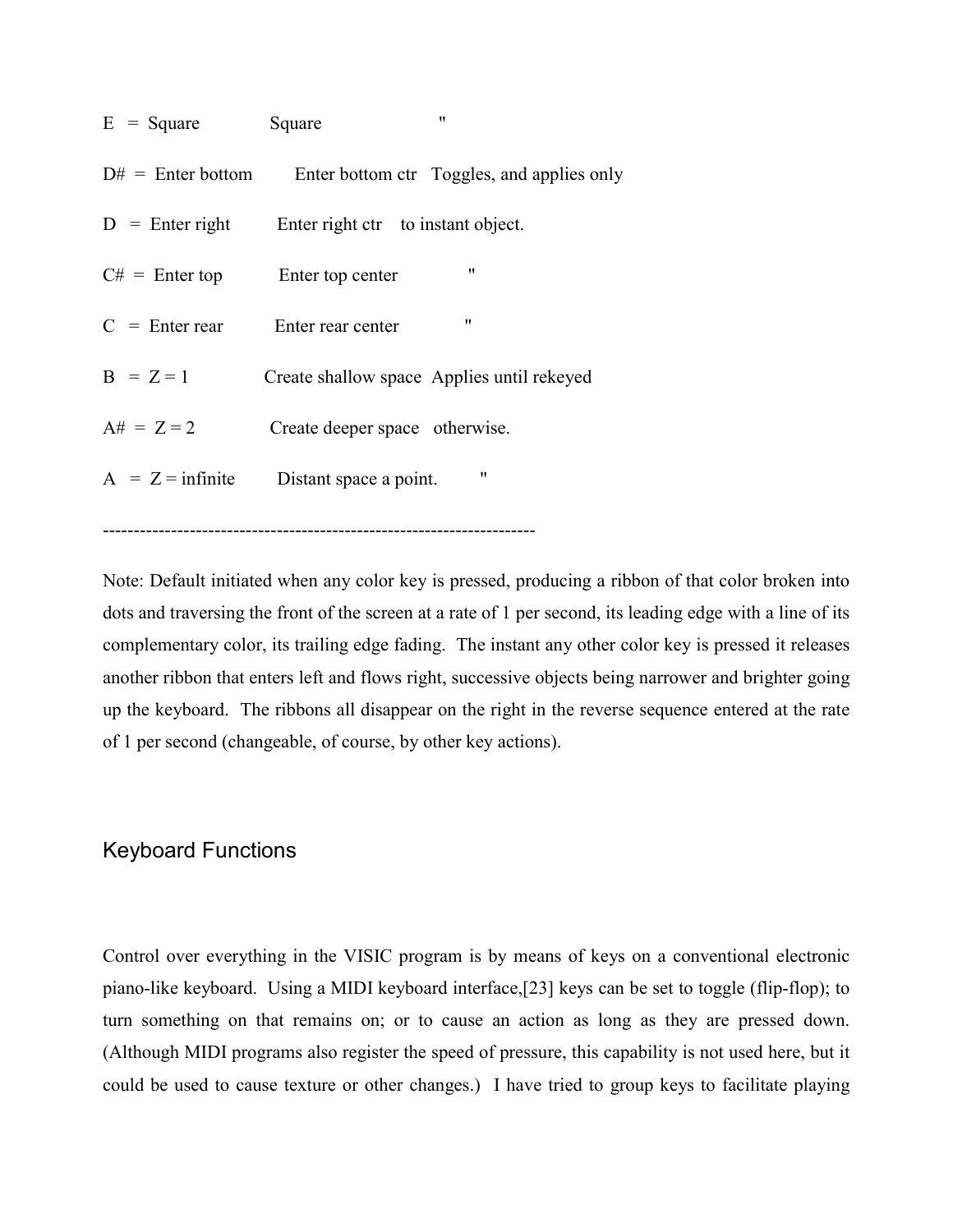VISIC, although experience will certainly suggest a better arrangement. Table I lists all keys on an electronic keyboard with descriptions of their actions and restrictions, and exactly how the keyboard is partitioned with respect to a music notation score, and their individual actions.

# VISIC Notation System

Notation in VISIC is by means of the conventional music score. Every note on the score indicates an action in the program. When a specific score is read through it causes the appropriate object introductions, their colorizations, the ways the object moves, how it is manipulated in real time and interacts. These interactions are all arbitrary and to be learned how to control meaningfully with experience. Some of the actions are temporary and are countermanded if that key is pressed again (flip-flopping); others are impulsive and one shot; some act only when a key is pressed; and others remain in effect unless countermanded by another key action. A key permits the given shapes to interact with one another, for example if sinusoid and square are indicated, and the "interact" key is pressed, the square will jiggle up and down sinusoidal. As listed in Table I, three registers of the keyboard establish the color of all introduced objects (from middle C one octave down, and two octaves up). As suggested here the lower colors are less intense than the upper ones that get brighter and brighter. The lower keys control the entry of particular objects (here given as, but not limited to, circles, dots, lines, triangles, sinusoids, spirals or squares -- all of which can be determined when VISIC is first programmed). The lowest color keys produce objects that fill the entire screen; and going up successive color keys introduce increasingly smaller and brighter colored objects (to permit overlapping that makes any sense). The default for all colors is to break their areas into small, pointillistic dots. Thus overlapping objects can be seen through one another. (A key is provided to underlay any object, and another key permits changing the degree of openness, as listed in Table I.) Default conditions pre-establish the initial VISIC action. Nothing occurs, however, until some color key is touched. When any color key is touched a solid-colored ribbon, of that color, moves across the face of the screen, entering at the left and moving to the right, at a tempo of four beats per measure, and at a metronome rate of 60 (one beat per second). Note that many color harmonies and dissonances will occur as the various objects overlap or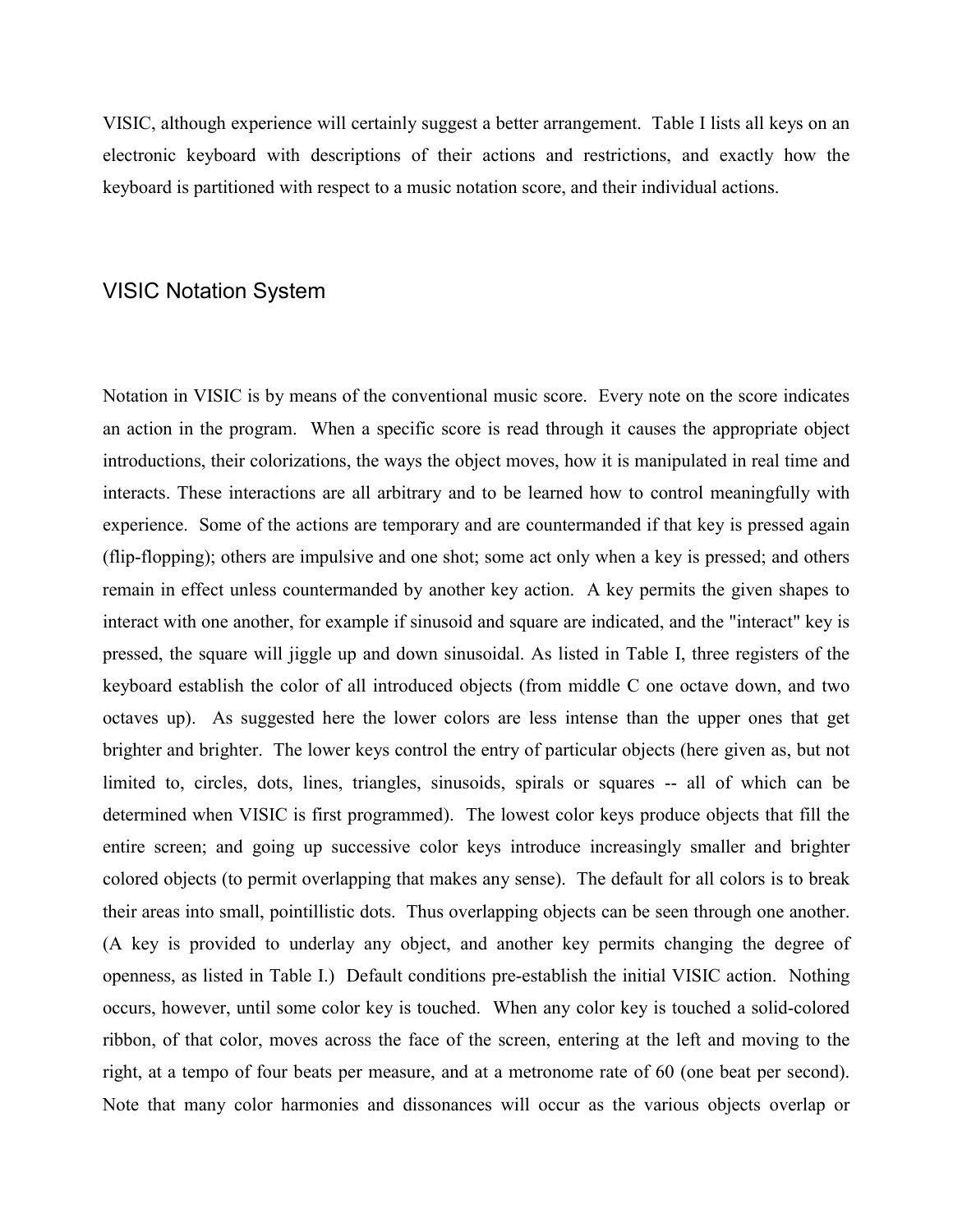interact in their adjacent areas, especially when they are splintered into needles or pointillistic areas.. Every ribbon is automatically given a thin complementary color leading edge, and the trailing edge fades away. After a second any ribbon has moved across the screen, disappearing at the right. The rate of passage can be sped up or slowed down by a key action; or changed from the default tempo of four beats per measure to three beats per measure. Other objects can be keyed in to override the default option by hitting any key at the bottom of the keyboard, as shown in Table I. But a different object than the default ribbon must be keyed in at the same instant some color key is pressed (within a small epsilon of time differential to allow for imprecise fingering). All objects enter from the left center, like the ribbon, unless keyed to enter elsewhere, their leading edges just peeking onto the screen the second they are keyed in. Again, all other objects are wide and darkly colored when keyed at the bottom color key, and appear narrower and more brightly colored as they are entered by the upper keys (unless they are keyed in to enter from the rear plane, in which case they enter small and exit large). Changes must be entered at the exact time (within the epsilon time differential) any given object is initiated by touching the appropriate key at the approximate same instant the object key and its color key are pressed. Top keys on the keyboard permits manipulation (as well as the tempo and speed control). All objects may be enlarged or shrunk; traced or wiped across the screen space (coloring the entire path through which it flows); or reversed in motion (to go back or forward). They can be made to bounce around longer than its allotted tempo/time span; to reverse the color from the object to the entire background; to be unpointillized or un-splintered; or to be swirled clockwise or counterclockwise, etc. Following are a few examples that illustrate typical VISIC session, beginning to end:

#### 1. Default Mode (Settings as indicated in the Table I Note):

When the system is first activated the screen is blank. Now suppose you press middle C on the keyboard and hold it down. C is the key for yellow-orange, as indicated in Table I. A swath of yellow-orange emerges from the left of the screen and passes to the right, coloring the entire screen; the yellow-orange swath remains there until the key is released, at which time the trailing edge slowly moves across the screen, and after a second passes out of sight on the right.

2. Object Introduction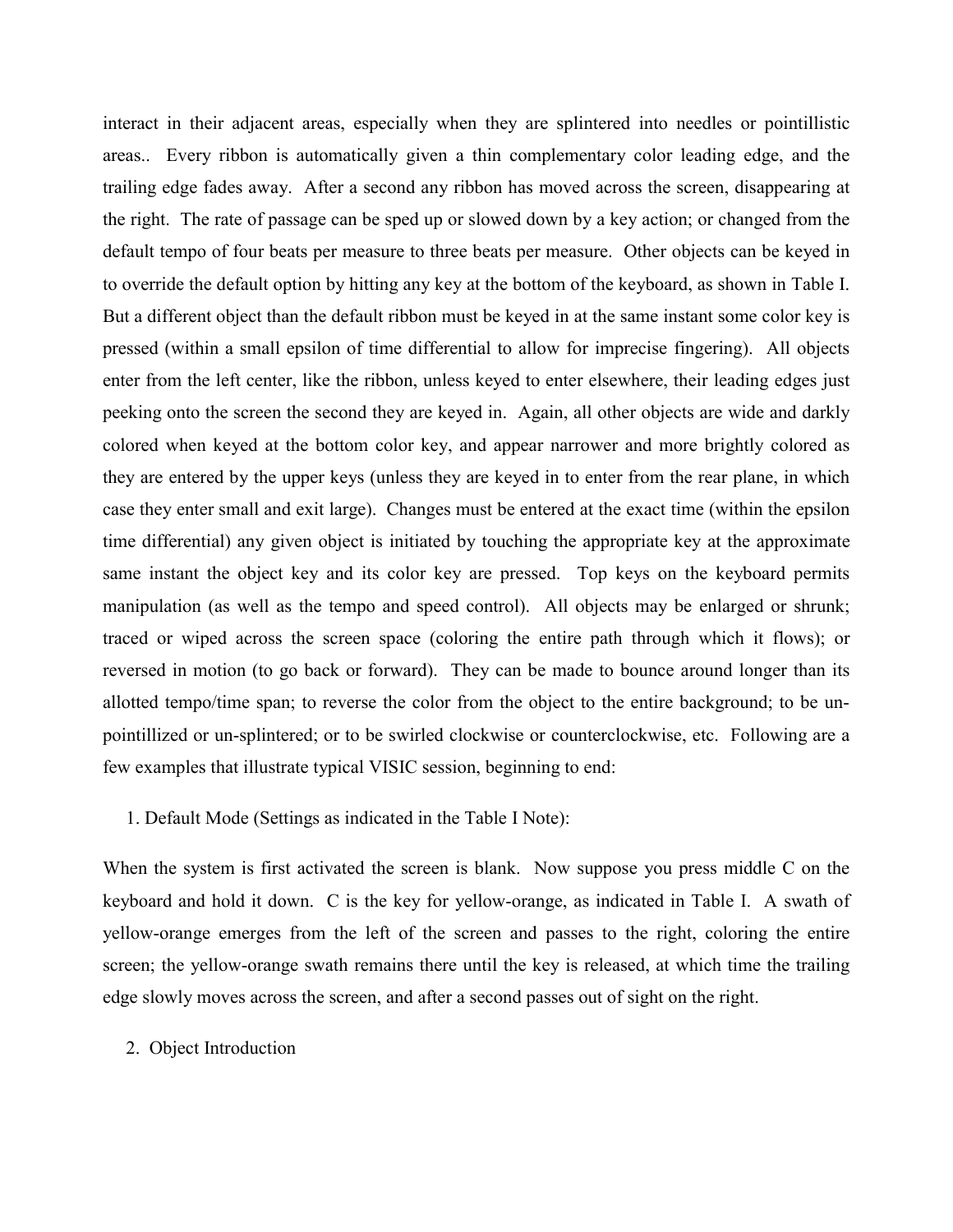When the system is first turned say on you want to introduce a Circle in Red, have it enter from the top of the screen, and intersect after a moment with a Blue Square coming up from the bottom of the screen, to create a red-blue purple figure. First, the low B on the Bass Clef is pressed (Circle, as shown in Table I); the high A above C above Middle C is pressed (Red); and simultaneously the Low D-sharp on the lowest Bass Clef scale is pressed (enter from the top). At this point, if you keep all these keys pressed, a red circle will proceed from the top and float down. Next, after a few moments, pressing the square key in the low E Bass Clef, the blue key F above middle C, and the Bottom Enter key low D sharp will bring up a blue that proceeds upward and collides with the circle to meld into purple (continuing as long as all keys are pressed)

### 3. Object Manipulations

Continuing with either of these examples, the ribbon or square or circle (or any of the other figures provided, as shown at the bottom of the Table I) can be manipulated, altered, texturized, or otherwise manipulated. For example, if the splinter key, the high F sharp, is pressed, all the figures can be broken up into small splinter like areas. This and other texture variations are introduced to provide for more clearly-defined color mixing.

#### 4. Using Conventional Music Scores with VISIC

Since VISIC notation uses a conventional music score, all music can be entered directly, sometimes with surprising results. (Since the keyboard is a MIDI interface it can be programmed to produce actual aural sounds along with any VISIC display.) For example, if a Bach Two-Part Invention is played, a series of interesting images could be introduced appropriate to the music. Say that a VISIC performer decides beforehand which objects might work for this music. Keys that would introduce these objects, and various ways they might be manipulated, would be indicated on the score (with an appropriate symbol on the score). If, for example, the decision is to cause the introductory theme to show as a series of green spirals that enter at the rear of the screen and proceed forward, appropriate keys are pressed; and if the spirals are to be met with red-orange sinusoids that come from the rear of the screen, again using keys as shown in Table I.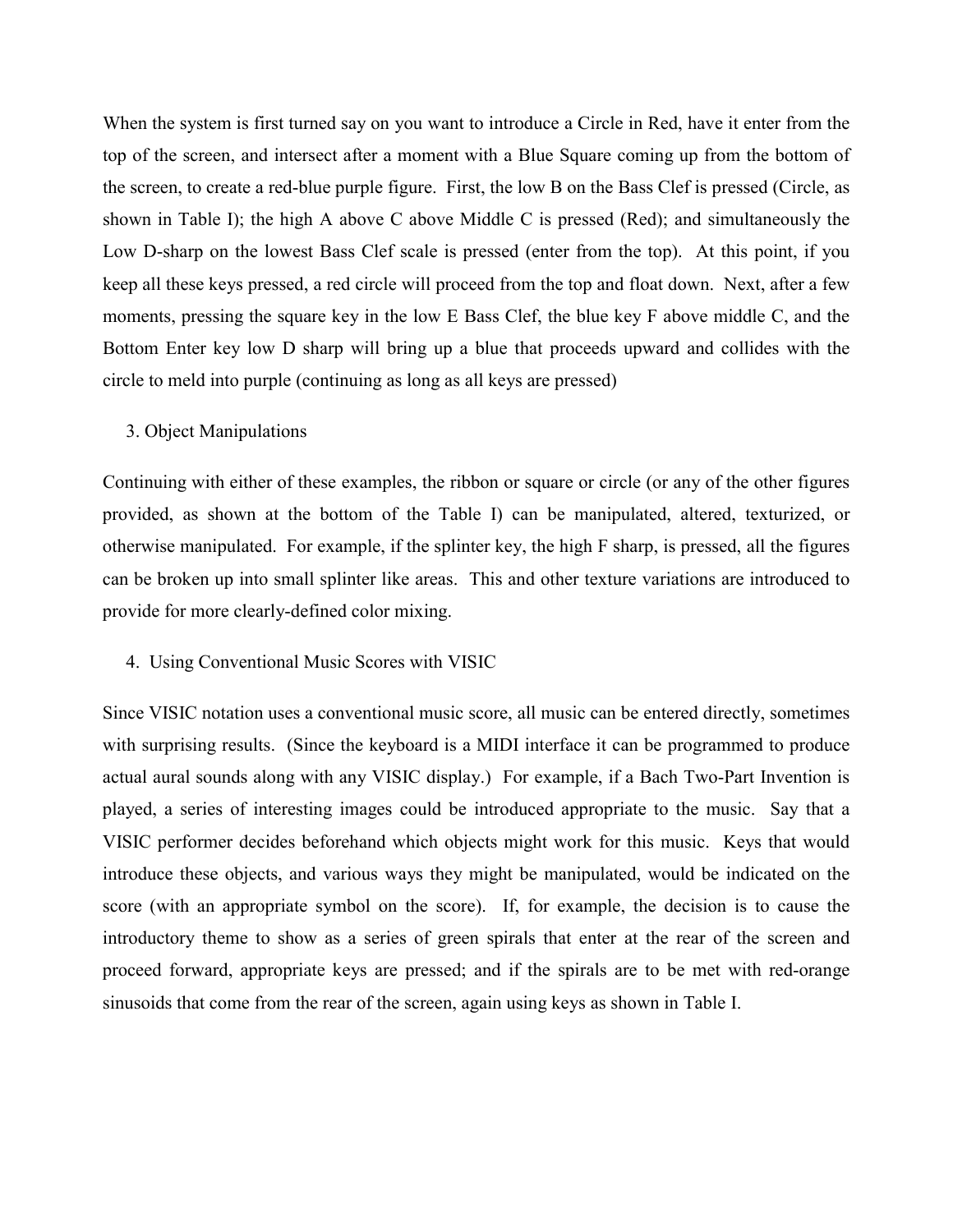# **Conclusions**

The VISIC program proposed here is a color music system that articulates objects in a video space in a systemized and interesting way. Video space in the program is displayed on a video color monitor, but it would also apply to virtual reality systems using 3D goggles, laser projection or other display systems. In the VISIC program all inputs are restricted to the electronic keyboard with an appropriate MIDI interface, so that each key acts like a switch to key in an appropriate VISIC function. The VISIC program provides a system of notation for the real-time performance of VISIC; a notation system that codifies every aspect of its use, allowing the interpretation of the color musical ideas created by a composer.[24] There is of course no inherent limitation to using the VISIC program extemporaneously, as many Pop or Jazz musicians improvise with their instruments. In addition, it can be imagined that duets or other combinations would be possible, up to and including an entire orchestra of instrumentalists. As with the instruments of an orchestra, a symphony would be formed of tailored VISIC programs that control unique visual domains, analogous to musical instruments with different timbres. For example, musicians at separate keyboards could introduce splashes of dots, or vortices of whorls; others could concentrate on textures, some delicate and light, others deep and heavy; and even others creating lines or curlicues; with the alteration of leading and/or trailing edges of all objects in accordance with the logic of each "instrument"; and all such displays visible, the one over the other or through each other, with the resulting contrapuntal intermix of "orchestral" effects. This effect would be enhanced in a 3D virtual reality system, or if projected on a large-scale display system, for example a movie screen in a theater. Although the VISIC program may be accompanied by music (as suggested above using a Bach Two-Part Invention), it is the contention that there is no logical reason that sound should be introduced or used. You don't need a symphony orchestra when you stand before a painting! Nevertheless it is true that when music is imagined parts of the visual cortex also respond, suggesting that there may be an intimate connection between music and our visual sensations.[25] Music as sound track seems important for movies; visual ideas are enhanced when accompanied by bursts of music. It may even be assumed that, contrariwise, pure, unaccompanied VISIC would give rise to sensations in the aural cortex of the brain. If VISIC is creative, and imaginative violations or reinforcements of brain-based expectations are employed, there is no reason to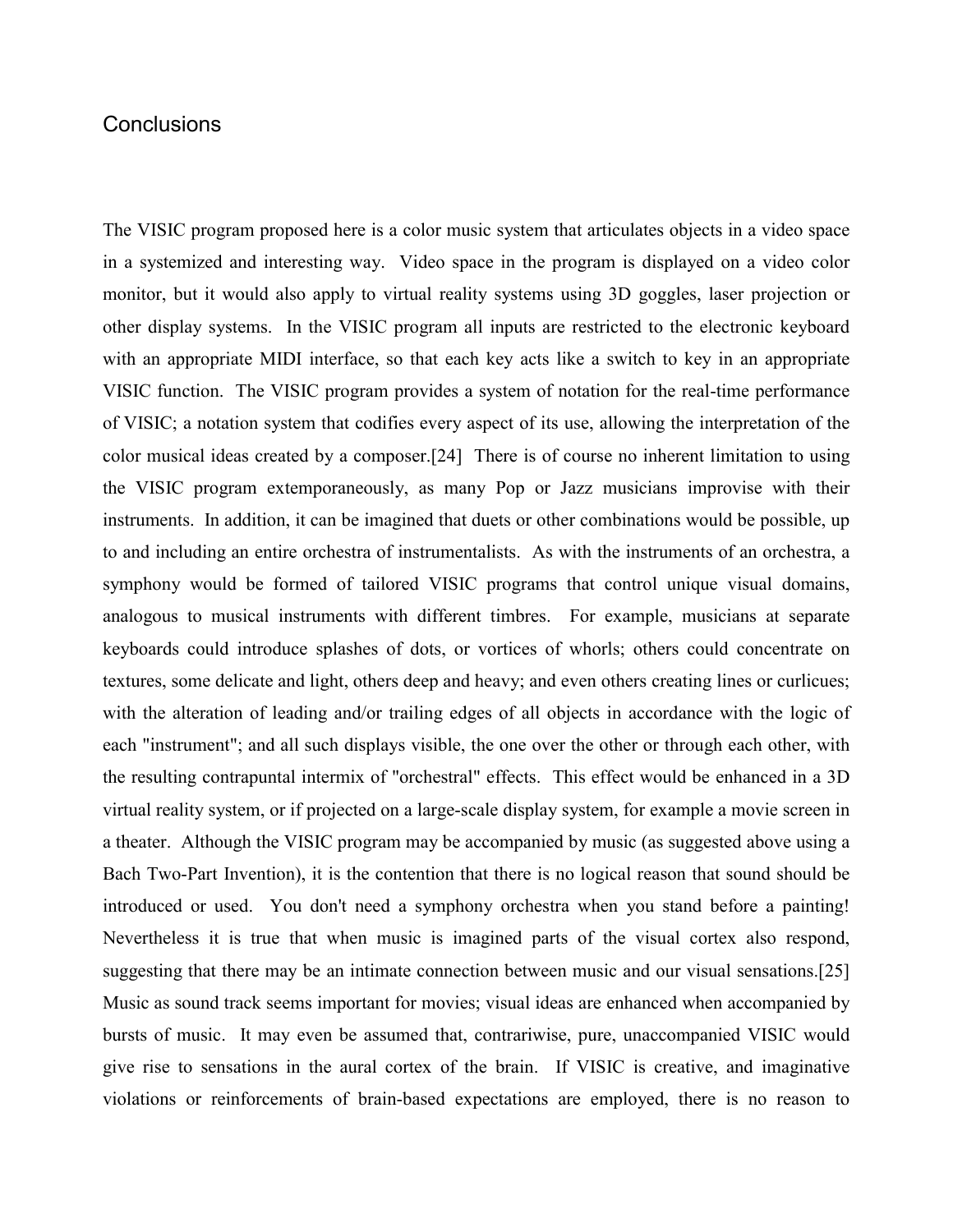demand sound as an accompaniment. A professor of physics in the seventeenth century suggested that a visual display of colors ought to provide a deaf person with the same enjoyment hearing people receive from "the harmonious consonance of musical tones."[26] This is the challenge for a VISIC composer: to create something rich enough to be self supporting; something interesting and all consuming. Then if people become conditioned and well accustomed to VISIC styles, a viable and self-sustaining medium will provide us with a new silent beauty, unique unto itself. The brain ought to be able to be taught to respond to patterns of VISIC based on exposure. The use of arbitrary shapes and the choice of a limited repertory of manipulation in a visual video space permits the formulation of computer program that is a true color organ. Transcribed notation allows a person to "compose" pieces of VISIC, visual color music, and to play them back with virtuosity, analogous to tonal musical. Skill in production and creativity in composition is therefore available for the rendition of VISIC. The complexity of the scoring is greater than that of a piano score, but not any more demanding than that of an organ. The human perceptions of visual objects provide the bulk of our intelligence, and most of the furniture in the house of our consciousness. If, as Susanne Langer suggests, the expression of human consciousness in a single metaphorical image is what constitutes art,[27] the proposed VISIC program creates a new medium for the production of art. On first glance VISIC may appear to be just another plaything for creating spectacular television displays--we see enough of these every day. While we are not able to deal with the aesthetic problems of color music because the media has not yet reached the level of expertise required, it seems inevitable to me that we will some day, if not with VISIC, then with some future equivalent. Perhaps we will be able to achieve a higher exploration of pure moving color forms with VISIC. Certainly it seems to offer an astonishing range of interesting, beautiful and memorable purely visual experiences. As Gordon Graham suggests for music, it seems to me that VISIC could provide the sort of occasion for us to delight not just in the content of experience, but in the beautiful fact of the experience itself.[28] Analogous to music but made for the eye, VISIC is realizable on the proposed VISIC program because it creates a visual flow and object manipulation in color and form. Music hath charms to soothe the savage breast; VISIC may charm the eye of our naive consciousness. VISIC will become a meaningful art form with wonderful aesthetic import when it falls into the hands of a creative composer. It is impossible to know where VISIC will lead. But the conclusion is clear that it can refine how we view all objects in reality;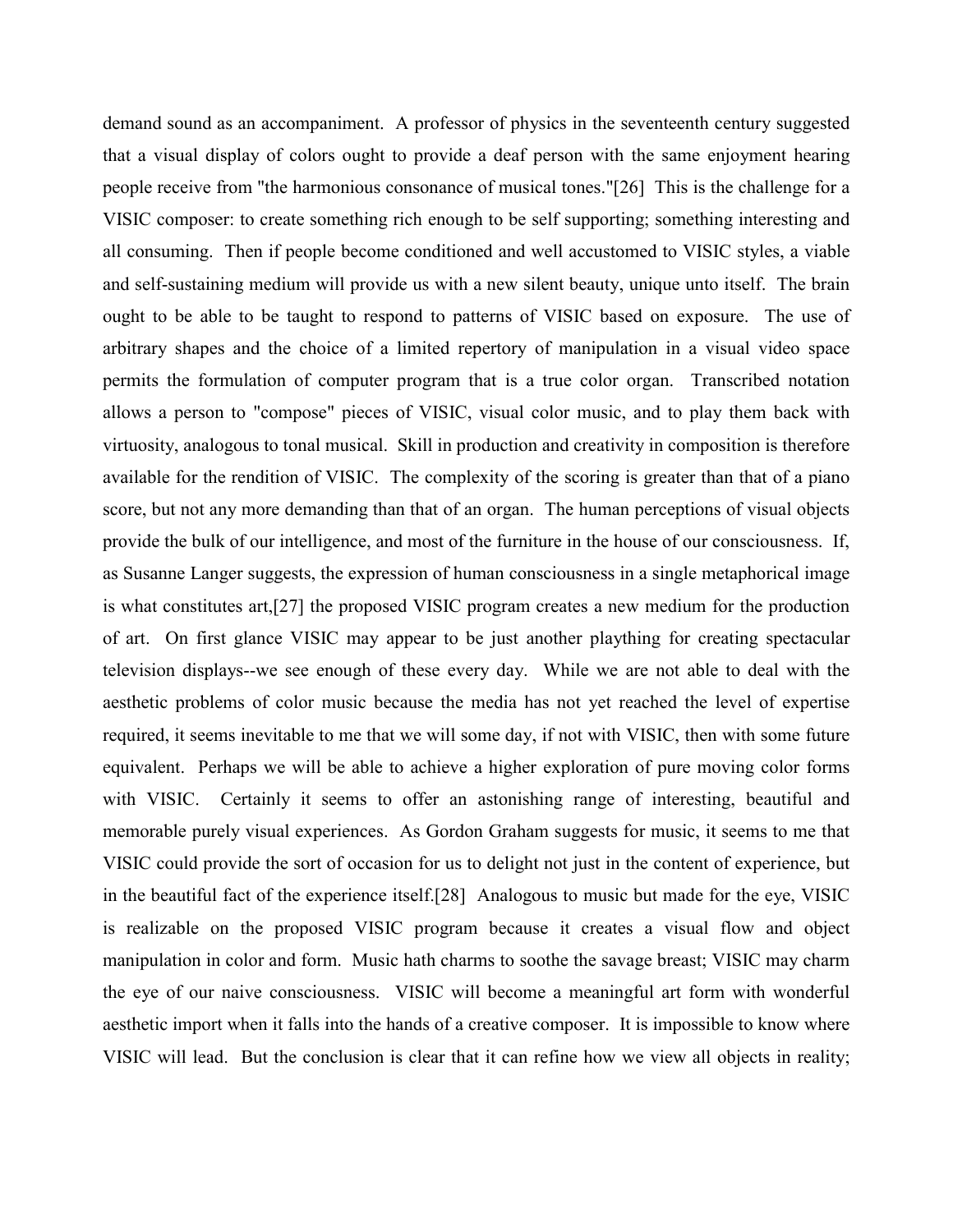how we value the objects cast on the human eye; how our consciousness can be articulated for valuable future pleasures and the enrichment of human nature.

 $\mathcal{L}_\text{max} = \mathcal{L}_\text{max} = \mathcal{L}_\text{max} = \mathcal{L}_\text{max} = \mathcal{L}_\text{max} = \mathcal{L}_\text{max} = \mathcal{L}_\text{max} = \mathcal{L}_\text{max} = \mathcal{L}_\text{max} = \mathcal{L}_\text{max} = \mathcal{L}_\text{max} = \mathcal{L}_\text{max} = \mathcal{L}_\text{max} = \mathcal{L}_\text{max} = \mathcal{L}_\text{max} = \mathcal{L}_\text{max} = \mathcal{L}_\text{max} = \mathcal{L}_\text{max} = \mathcal{$ 

\* A short version of this concept was published as "VISIC: A Proposal for a True Color Music" in Leonardo, Vol. 32, No. 3, 1999, p. 177; Robert Emmett Mueller lives at 30 Homestead Lane, Roosevelt, New Jersey, 08555 USA, phone (609) 448-2605

# References

1 - A complete summary of the history of "seeing music" is given by Bulat M. Galeyev, "The Fire of Prometheus," Leonardo, Vol. 21, No. 4, 1988, pp. 383-396. As Galeyev indicates in the appendix to his paper, color musical ideas go back to Pythagorus who mathematized the physical laws of the musical scale and other natural phenomena; and Isaac Newton, under the spell of Johannes Kepler who was taken with Prometheus' music of the spheres, equated the seven tones of the then music scale with the seven colors of the spectrum (Galeyev, pp. 392).

2 - More recent inventions and color music systems are described by Lynn Pocock-Williams, "Toward the Automatic Generation of Visual Music," Leonardo, Vol. 25, No. 1, pp. 29-36, 1992. This paper is a comprehensive summary of many previous attempts at making color music, including Alexander Scriabin's 1911 Prometheus and Thomas Wilfred's 1922 Clavilux. See also the early seminal book by Adrian B. Klein, Color Music: The Art of Light, London, 1926 and Klein, Colored Light, an Art Medium, 3rd. ed., 1937.

3 - See Vassily Kandinski's remarks in On The Spiritual in Art, New York, 1946, p. 12. My own attempts at a static "visual music" are described in Robert Emmett Mueller, "Schemas: The Evolution of a Minimal Visual Art Form," Leonardo, Vol. 24, No. 3, pp. 273-280; and more recently in a Leonardo abstract, "Experiment in Art," Vol. 28, No. 1, 1996.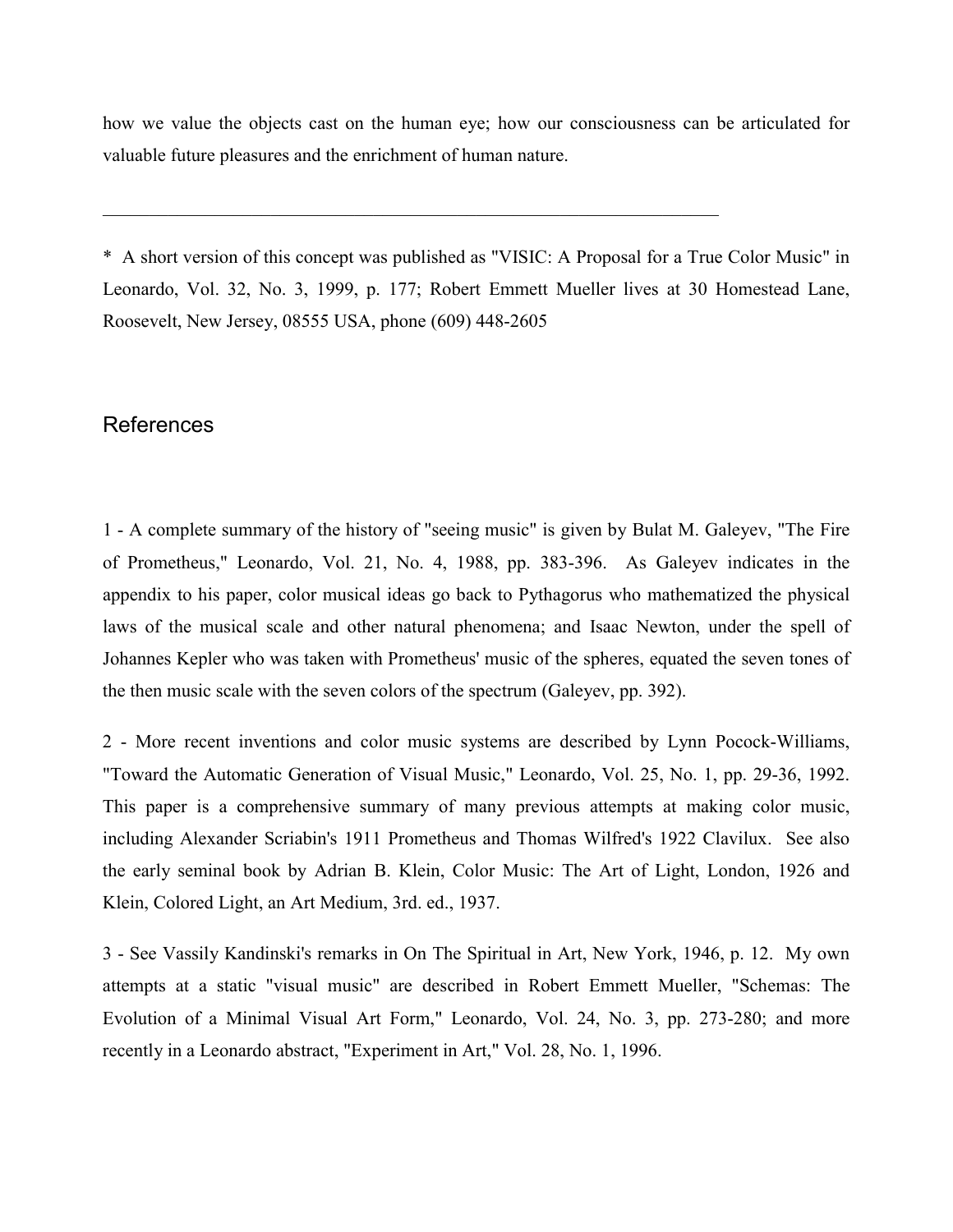4 - See Arthur Kinght, The Liveliest Art, New York, Mentor, 1957, pp. 99-104 for a good summary of non-objective and other experimental abstract film.

5 - See J. Whitney, Sr., Digital Harmony: On the Complementary of Music & Visual Art, Peterboro, NH, Byte Books, 1980 and Tom DeWitt, "Visual Music: Searching for an Aesthetic," Leonardo, Vol. 20, No. 2, pp. 115-122, 1987. See also the summary article by Henry R., Clauser, "Towards a Dynamic, Generative Computer Art," Leonardo, Vol. 21, No. 2, pp. 115-122, 1988; and the Special issue Visual Art, Sound, Music & Technology of Leonardo, Vol. 20, No. 2, 1987.

6 - Laszlo Moholy-Nagy, Painting, Photography, Film, Lund Humphries, London, 1969.

7 - Rudolf Arnheim, Visual Thinking, Berkeley, University of California Press, makes this point on p. 218-219, 1969. See also Vibeke Sorensen, "Synaesthetic Media," Music Forum, pp. 6-7, January 1985.

8 - Leo Treitler, "History & Ontology of the Musical Work," Journal of Aesthetics and Art Criticism, Vol. 51, No. 3, pp. 482-497, Summer 1993.

9 - See J. J. Fux, Steps to Parnassus, New York, W.W. Morton, 1943.

10 - Leonard B. Meyer, Emotion and Meaning in Music, Chicago, University of Chicago Press, 1956; see also Rudolf Arnheim, Art and Visual Perception, Berkeley, University of California Press, 1954, 1974.

11 - Mueller, "Schema," op. cit.

12 - Robert E. Mueller, The Science of Art: The Cybernetics of Creative Communication, New York, John Day, 1967.

13 - Stampe, Roehl & Egan, Virtual Reality Creations, Waite Groupe Press, 1994.

14 - Various ideas were considered when formulating the initial VISIC program, and choices had to be made. Other arrangements or types of keyboards are also possible, for example dual keyboards, or foot pedals, etc. The version of VISIC proposed here will evolve as experience and usage is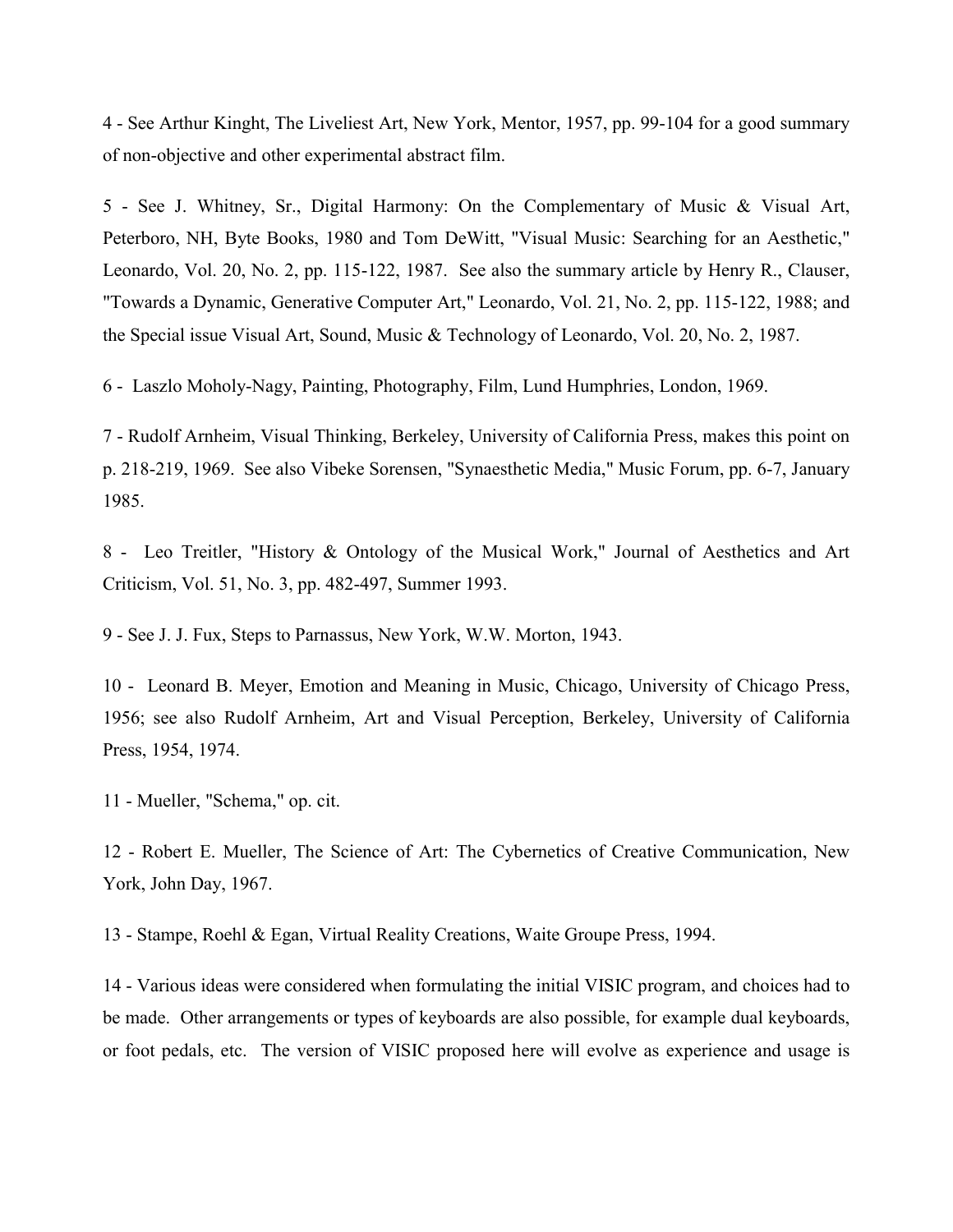obtained. Compositional theories and studies of harmonic possibilities must await experience with actual VISIC programs.

15 - Erik T. Mueller wrote a brief VISIC program in Think C, using random MIDI or sequenced events and ASCII outputs; he made several brief VISIC studies to prove its viability.

16 - Rudolf Arnheim in Film as Art, Berkeley, University of California Press, 1966, emphasizes how critical motion was in the creation of the new film medium.

17 - Although the conventional keyboard of a computer could be programmed for a video-game equivalent of VISIC (which idea is hereby copyrighted), a typewriter-like keyboard does not permit the simultaneous entries.

18 - Rudolf Arnheim, Art and Visual Perception, op. cit., the chapter on color pp. 330-371.

19 - Rudolf Arnheim, "Progress in Color Composition," Leonardo, Vol. 20, No. 2, pp. 165-168, 1987. See also Laszlo Moholy-Nagy, op. cit., on color composition.

20 - As an art student I poured over Arthur Pope, The Painters Terms, 3 vols., Cambridge, Harvard University Press, 1929 that inspired many of my abstract ideas. A more contemporary artist's textbook is Robin Gillam Scott, Design Fundamentals, New York, McGraw-Hill, 1951.

21 - The importance of squares is emphasized in Jose C. Sanchez-Mayendia & Carmen Alzola Domingo, "Perceptual Analysis of a Two-Dimensional Image Generated within a Square," Leonardo, Vol. 25, No. 2, pp. 205-210, 1992. Also see Barbara E. Savedoff, "Looking at Art Through Photographs," Journal of Aesthetics and Art Criticism, Vol. 51, No. 3, pp. 455-462, Summer 1993; Peter Kivy, The Fine Art of Repetition: Essays in the Philosophy of Music, Cambridge University Press, 1993.

22 - Rhonda Roland Shearer, "Chaos Theory & Fractile Geometry: Their Potential Impact on the Future of Art," Leonardo, Vol. 25, No. 2, pp. 143-152, 1992.

23 - MIDI interface conventions considered are standard state of the art.